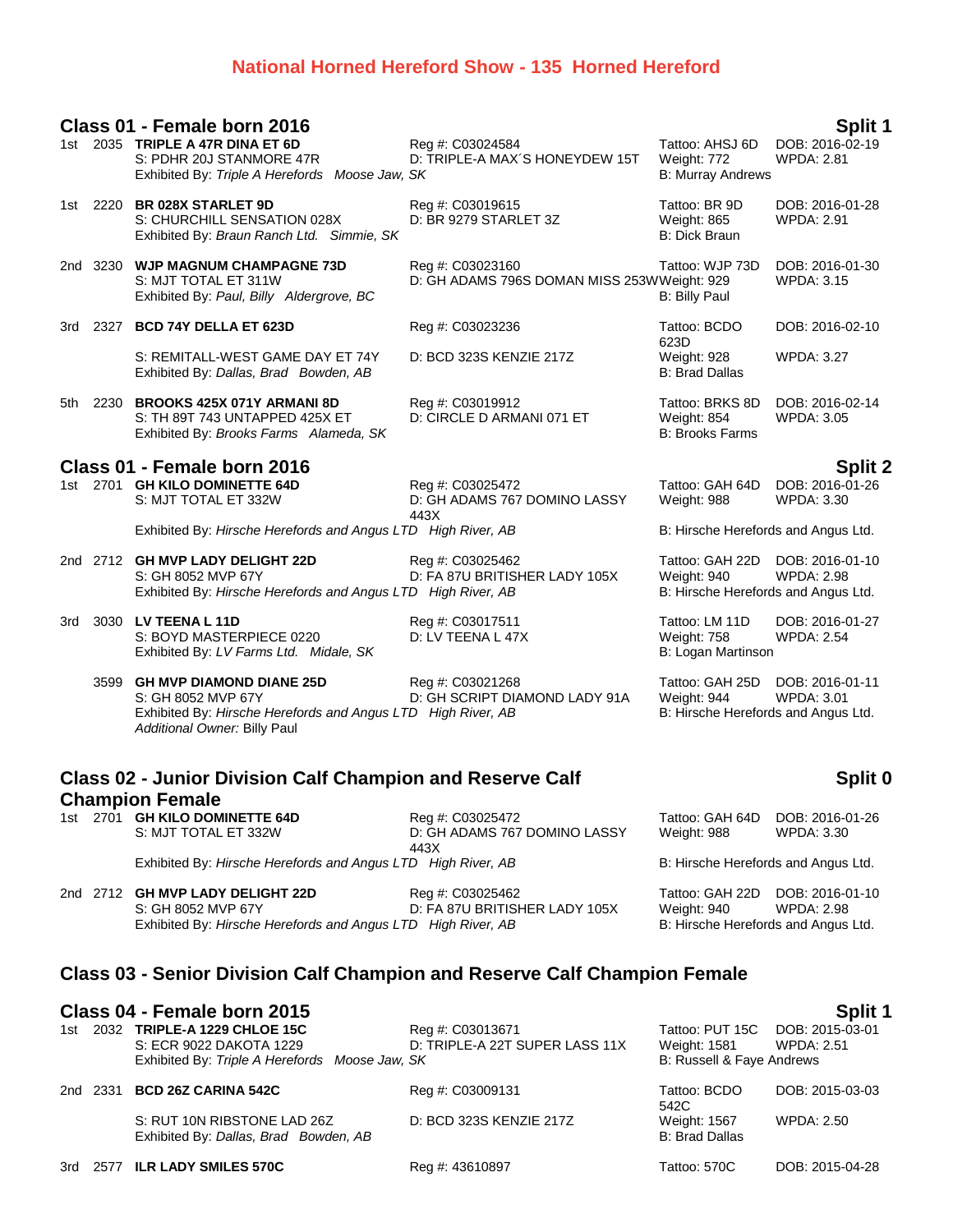|                                                                |                                                                                 |  | S: C MILES MCKEE 2103 ET<br>Exhibited By: Rocking G Land & Cattle Co. Gull Lake, SK                                                                 | D: ROSE MARIE 1Y9 ET                               | Weight: 1412<br>B: Hoffman Herefords                         | <b>WPDA: 2.47</b>                                                           |  |  |
|----------------------------------------------------------------|---------------------------------------------------------------------------------|--|-----------------------------------------------------------------------------------------------------------------------------------------------------|----------------------------------------------------|--------------------------------------------------------------|-----------------------------------------------------------------------------|--|--|
|                                                                | 4th l                                                                           |  | 2453 DRR CLASS ACT 75C<br>S: LF TRACKER 7U<br>Exhibited By: Deer Ridge Ranch Dewberry, AB                                                           | Reg #: C03018416<br>D: VTH 124U BETTY 21Y          | <b>Weight: 1473</b><br>B: Evelyn Livingstone                 | Tattoo: DEER 75C DOB: 2015-04-21<br><b>WPDA: 2.54</b>                       |  |  |
|                                                                |                                                                                 |  | Class 04 - Female born 2015                                                                                                                         |                                                    |                                                              | <b>Split 2</b>                                                              |  |  |
|                                                                |                                                                                 |  | 1st 2711 GH MVP ICY GALA 6C<br>S: GH 8052 MVP 67Y<br>Exhibited By: Hirsche Herefords and Angus LTD High River, AB<br>Additional Owner: Landon Smith | Reg #: C03012281<br>D: GH ICY MISS 99Z             | Tattoo: GAH 6C<br><b>Weight: 1688</b>                        | DOB: 2015-01-06<br><b>WPDA: 2.47</b><br>B: Hirsche Herefords and Angus Ltd. |  |  |
|                                                                |                                                                                 |  | 2nd 2984 LF 5Z ROCK SOLID LADY 71C<br>S: GH 7101 ROCK SOLID 5Z<br>Exhibited By: Lock Farms Ltd. Macklin, SK                                         | Reg #: C03006994<br>D: WA 98M SHENAYE 90S          | Tattoo: LOK 71C<br><b>Weight: 1579</b><br>B: Lock Farms Ltd. | DOB: 2015-02-08<br><b>WPDA: 2.43</b>                                        |  |  |
|                                                                |                                                                                 |  | 3rd 2572 MW LADY PAYBACK 38C<br>S: H PAYBACK 3092 ET<br>Exhibited By: Rocking G Land & Cattle Co. Gull Lake, SK                                     | Reg #: C03012863<br>D: MW DAKOTA LADY 27X          | Tattoo: M 38C<br>Weight: 1634<br>B: MerLe Wyatt              | DOB: 2015-02-22<br><b>WPDA: 2.57</b>                                        |  |  |
|                                                                |                                                                                 |  | 4th 3133 TLELL 100W CRAZY JANE 14C<br>S: NJW 73S M326 TRUST 100W ET<br>Exhibited By: GRLN Livestock Red Deer County, AB                             | Reg #: C03005907<br>D: TLELL 7R JILL ET 53U        | <b>Weight: 1366</b><br>B: Richardson Ranch                   | Tattoo: APSF 14C DOB: 2015-01-30<br><b>WPDA: 2.07</b>                       |  |  |
|                                                                | <b>Class 05 - Junior Champion and Reserve Junior Champion Female</b><br>Split 0 |  |                                                                                                                                                     |                                                    |                                                              |                                                                             |  |  |
|                                                                |                                                                                 |  | 1st 2032 TRIPLE-A 1229 CHLOE 15C<br>S: ECR 9022 DAKOTA 1229<br>Exhibited By: Triple A Herefords Moose Jaw, SK                                       | Reg #: C03013671<br>D: TRIPLE-A 22T SUPER LASS 11X | Tattoo: PUT 15C<br>Weight: 1581<br>B: Russell & Faye Andrews | DOB: 2015-03-01<br><b>WPDA: 2.51</b>                                        |  |  |
|                                                                |                                                                                 |  | 2nd 2331 BCD 26Z CARINA 542C                                                                                                                        | Reg #: C03009131                                   | Tattoo: BCDO<br>542C                                         | DOB: 2015-03-03                                                             |  |  |
|                                                                |                                                                                 |  | S: RUT 10N RIBSTONE LAD 26Z<br>Exhibited By: Dallas, Brad Bowden, AB                                                                                | D: BCD 323S KENZIE 217Z                            | Weight: 1567<br><b>B: Brad Dallas</b>                        | <b>WPDA: 2.50</b>                                                           |  |  |
| Class 06 Female (with 2016 tattooed calf) born 2014<br>Split 1 |                                                                                 |  |                                                                                                                                                     |                                                    |                                                              |                                                                             |  |  |
|                                                                | 1st 2719                                                                        |  | <b>GH UPTOWN HONEY 120B</b>                                                                                                                         | Reg #: C03017074                                   | Tattoo: GAH 120B                                             | DOB: 2014-02-19                                                             |  |  |
|                                                                |                                                                                 |  | S: UPS UPTOWN ET<br>Calf at Side: GH HONEY SENSATION                                                                                                | D: GH ADAMS HONEY ROBIN 432W<br>Reg #: C03025464   | Weight: 1740<br>Tattoo: GAH 28D                              | DOB: 2016-01-11                                                             |  |  |
|                                                                |                                                                                 |  | 28D<br>S: UPS SENSATION 3786 ET                                                                                                                     | Sex: F                                             | Weight: 853                                                  | <b>WPDA: 0.00</b>                                                           |  |  |

# **Class 07 Female (with 2016 tattooed calf) born 2013 or earlier Split 1**

1st 2325 **BCD 323S KENZIE 217Z** Reg #: C02966835 Tattoo: BCDO 217Z DOB: 2012-02-02 S: GH ADAMS MATCH POINT ET 602U D: BCD 347P MISS STAR LASS 849U Weight: 1758 **Calf at Side: BCD 26Z DALINE 661D** Reg #: C03023175 Tattoo: BCDO 661D DOB: 2016-03-24<br>S: RUT 10N RIBSTONE LAD 26Z Sex: F Weight: 778 WPDA: 0.00 S: RUT 10N RIBSTONE LAD 26Z Sex: F Exhibited By: *Dallas, Brad Bowden, AB* B: Brad Dallas, B: Brad Dallas

Exhibited By: *Hirsche Herefords and Angus LTD High River, AB* B: Hirsche Herefords and Angus Ltd.

2nd 3597 **GH SCRIPT DIAMOND LADY 91A** Reg #: C03003448 Tattoo: GAH 91A DOB: 2013-02-04<br>S: SR SCRIPT 187 D: GH DIAMOND LASS 311P Weight: 1708 D: GH DIAMOND LASS 311P Weight: 1708<br>
Reg #: C03021268 Tattoo: GAH 25D **Calf at Side: GH MVP DIAMOND DIANE** Reg #: C03021268 Tattoo: GAH 25D DOB: 2016-01-11 **25D** S: GH 8052 MVP 67Y Sex: F<br>
Exhibited By: Hirsche Herefords and Angus LTD High River, AB S: Hirsche Herefords and Angus Ltd. Exhibited By: *Hirsche Herefords and Angus LTD High River, AB Additional Owner:* Billy Paul

### **Class 08 - Senior Champion and Reserve Senior Champion**

# **Female**<br>1st 2325

Exhibited By: *Dallas, Brad Bowden, AB* B: Brad Dallas **BCD 26Z DALINE 661D** Reg #: C03023175 Tattoo: BCDO 661D DOB: 2016-03-24 S: RUT 10N RIBSTONE LAD 26Z D: BCD 323S KENZIE 217Z Weight: 778 WPDA: 3.23

**BCD 323S KENZIE 217Z** Reg #: C02966835 TAttoo: BCDO 217Z DOB: 2012-02-02<br>S: GH ADAMS MATCH POINT ET 602U D: BCD 347P MISS STAR LASS 849U Weight: 1758 WPDA: 1.00 S: GH ADAMS MATCH POINT ET 602U D: BCD 347P MISS STAR LASS 849U

**Split 0**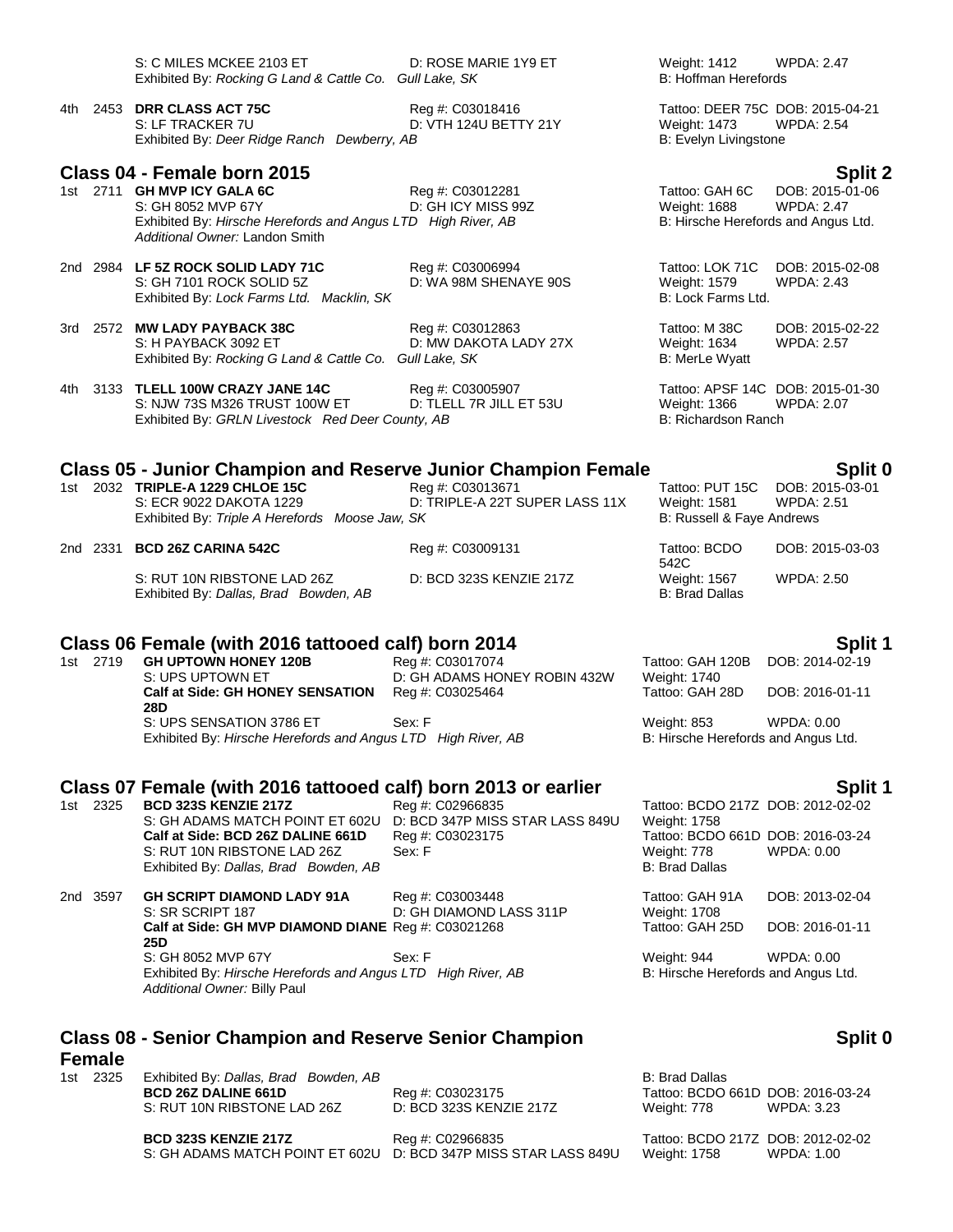|     | 2nd 3597      | Exhibited By: Hirsche Herefords and Angus LTD High River, AB<br><b>GH MVP DIAMOND DIANE 25D</b><br>S: GH 8052 MVP 67Y<br>Additional Owner: Billy Paul | Reg #: C03021268<br>D: GH SCRIPT DIAMOND LADY 91A        | B: Hirsche Herefords and Angus Ltd.<br>Tattoo: GAH 25D<br>Weight: 944     | DOB: 2016-01-11<br><b>WPDA: 3.01</b>                                                         |
|-----|---------------|-------------------------------------------------------------------------------------------------------------------------------------------------------|----------------------------------------------------------|---------------------------------------------------------------------------|----------------------------------------------------------------------------------------------|
|     |               | <b>GH SCRIPT DIAMOND LADY 91A</b><br>S: SR SCRIPT 187<br>Additional Owner: Billy Paul                                                                 | Reg #: C03003448<br>D: GH DIAMOND LASS 311P              | Tattoo: GAH 91A<br>Weight: 1708                                           | DOB: 2013-02-04<br>WPDA: 1.23                                                                |
|     | <b>Female</b> | <b>Class 09 - Grand Champion and Reserve Grand Champion</b>                                                                                           |                                                          |                                                                           | Split 0                                                                                      |
|     | 1st 2701      | Exhibited By: Hirsche Herefords and Angus LTD High River, AB<br><b>GH KILO DOMINETTE 64D</b><br>S: MJT TOTAL ET 332W                                  | Reg #: C03025472<br>D: GH ADAMS 767 DOMINO LASSY<br>443X | B: Hirsche Herefords and Angus Ltd.<br>Tattoo: GAH 64D<br>Weight: 988     | DOB: 2016-01-26<br><b>WPDA: 3.30</b>                                                         |
|     | 2nd 2325      | Exhibited By: Dallas, Brad Bowden, AB<br><b>BCD 26Z DALINE 661D</b><br>S: RUT 10N RIBSTONE LAD 26Z                                                    | Reg #: C03023175<br>D: BCD 323S KENZIE 217Z              | <b>B: Brad Dallas</b><br>Tattoo: BCDO 661D DOB: 2016-03-24<br>Weight: 778 | <b>WPDA: 3.23</b>                                                                            |
|     |               | <b>BCD 323S KENZIE 217Z</b><br>S: GH ADAMS MATCH POINT ET 602U                                                                                        | Reg #: C02966835<br>D: BCD 347P MISS STAR LASS 849U      | Tattoo: BCDO 217Z DOB: 2012-02-02<br><b>Weight: 1758</b>                  | <b>WPDA: 1.00</b>                                                                            |
|     |               | Class 10 - Bull born 2016                                                                                                                             |                                                          |                                                                           | Split 1                                                                                      |
|     |               | 1st 2034 TRIPLE A 11B DUKE ET 18D<br>S: TRIPLE A 2059 BAM BAM ET 11B<br>Exhibited By: Triple A Herefords Moose Jaw, SK                                | Reg #: C03027185<br>D: TRIPLE-A 8N UNIQUE 24U            | Weight: 851<br><b>B: Murray Andrews</b>                                   | Tattoo: AHSJ 18D DOB: 2016-03-02<br>WPDA: 3.24                                               |
|     |               | 2nd 2913 BIG GULLY 4061 POCATELLO 480D<br>S: C BAR1 05235 GOLDEN DAN 4061 ET<br>Exhibited By: Big Gully Farm Maidstone, SK                            | Reg #: C03024112<br>D: BIG-GULLY 517U BONITAS 180Z       | Weight: 887<br>B: Lance D Leachman                                        | Tattoo: LLH 480D DOB: 2016-03-03<br><b>WPDA: 3.39</b>                                        |
|     |               | 3rd 2576 RG 44W DA VINCI 688D                                                                                                                         | Reg #: C03027312                                         | Tattoo: WAGG<br>688D                                                      | DOB: 2016-04-20                                                                              |
|     |               | S: MAPLE-DALE MASTERPLAN ET 44W<br>Exhibited By: Rocking G Land & Cattle Co.                                                                          | D: H LADY RANCHER 1109<br>Gull Lake, SK                  | Weight: 881<br>B: Rocking G Land and Cattle Co.                           | WPDA: 4.12                                                                                   |
|     |               | 4th 2703 GH 5Z MARTEN'S ROCK 344D<br>S: GH 7101 ROCK SOLID 5Z<br>Exhibited By: Hirsche Herefords and Angus LTD High River, AB                         | Reg #: C03026280<br>D: ESR GOLD STANDARD 7B              | Weight: 804                                                               | Tattoo: GAH 344D DOB: 2016-05-02<br><b>WPDA: 3.98</b><br>B: Hirsche Herefords and Angus Ltd. |
|     |               | Class 10 - Bull born 2016                                                                                                                             |                                                          |                                                                           | <b>Split 2</b>                                                                               |
|     |               | 1st 2329 BCD 74Y DENZAL ET 626D                                                                                                                       | Reg #: C03023207                                         | Tattoo: BCDO<br>626D                                                      | DOB: 2016-02-11                                                                              |
|     |               | S: REMITALL-WEST GAME DAY ET 74Y<br>Exhibited By: Dallas, Brad Bowden, AB                                                                             | D: BCD 902 NINA 214Z                                     | Weight: 1039<br><b>B: Brad Dallas</b>                                     | <b>WPDA: 3.67</b>                                                                            |
|     |               | 2nd 2028 TRIPLE-A 47R DINO ET 112D<br>S: PDHR 20J STANMORE 47R<br>Exhibited By: Triple A Herefords Moose Jaw, SK                                      | Reg #: C03023099<br>D: TRIPLE-A MAX'S HONEYDEW 15T       | Weight: 979<br><b>B: Murray Andrews</b>                                   | Tattoo: AHSJ 112D DOB: 2016-02-24<br><b>WPDA: 3.63</b>                                       |
| 3rd |               | 2217 BR 15Z DOC HOLLIDAY ET 139D<br>S: BR 9279 EXTRA DEEP 15Z<br>Exhibited By: Braun Ranch Ltd. Simmie, SK                                            | Reg #: C03025264<br>D: BR 4W MISS HART 195Y              | Tattoo: BR 139D<br><b>Weight: 1148</b><br>B: Craig Braun                  | DOB: 2016-02-04<br>WPDA: 3.96                                                                |
| 4th |               | 2855 RSK OVHF 199B CAPTIAN CALL 20D<br>S: HAVIE AD HARLEN ET 199B<br>Exhibited By: RSK Farms Brandon, MB<br>Additional Owner: OVHF, Avonlea, SK       | Reg #: C03023697<br>D: OVHF 4Z SAGE 3B                   | Tattoo: RSK 20D<br>Weight: 918<br><b>B: RSK Farms</b>                     | DOB: 2016-02-03<br><b>WPDA: 3.15</b>                                                         |
|     |               | 2914 BIG-GULLY 102 HUDSON 82D<br>S: WCC/CC 1009 GREAT DIVIDE 102<br>Exhibited By: Big Gully Farm Maidstone, SK                                        | Reg #: C03023684<br>D: BIG-GULLY 8151 GOLD MONA 82Z      | Weight: 969<br>B: Bug Gully Farm                                          | Tattoo: MWF 82D DOB: 2016-02-19<br><b>WPDA: 3.52</b>                                         |
|     |               | <b>Class 10 - Bull born 2016</b><br>1st 3598 WJP MVP DISCOVERY 16D                                                                                    | Reg #: C03023161                                         | Tattoo: WJP 16D                                                           | Split 3<br>DOB: 2016-01-07                                                                   |
|     |               | S: GH 8052 MVP 67Y                                                                                                                                    | D: GH UPTOWN DESTINY 25A                                 | Weight: 1143                                                              | <b>WPDA: 3.59</b>                                                                            |

Exhibited By: *Hirsche Herefords and Angus LTD High River, AB* B: Billy Paul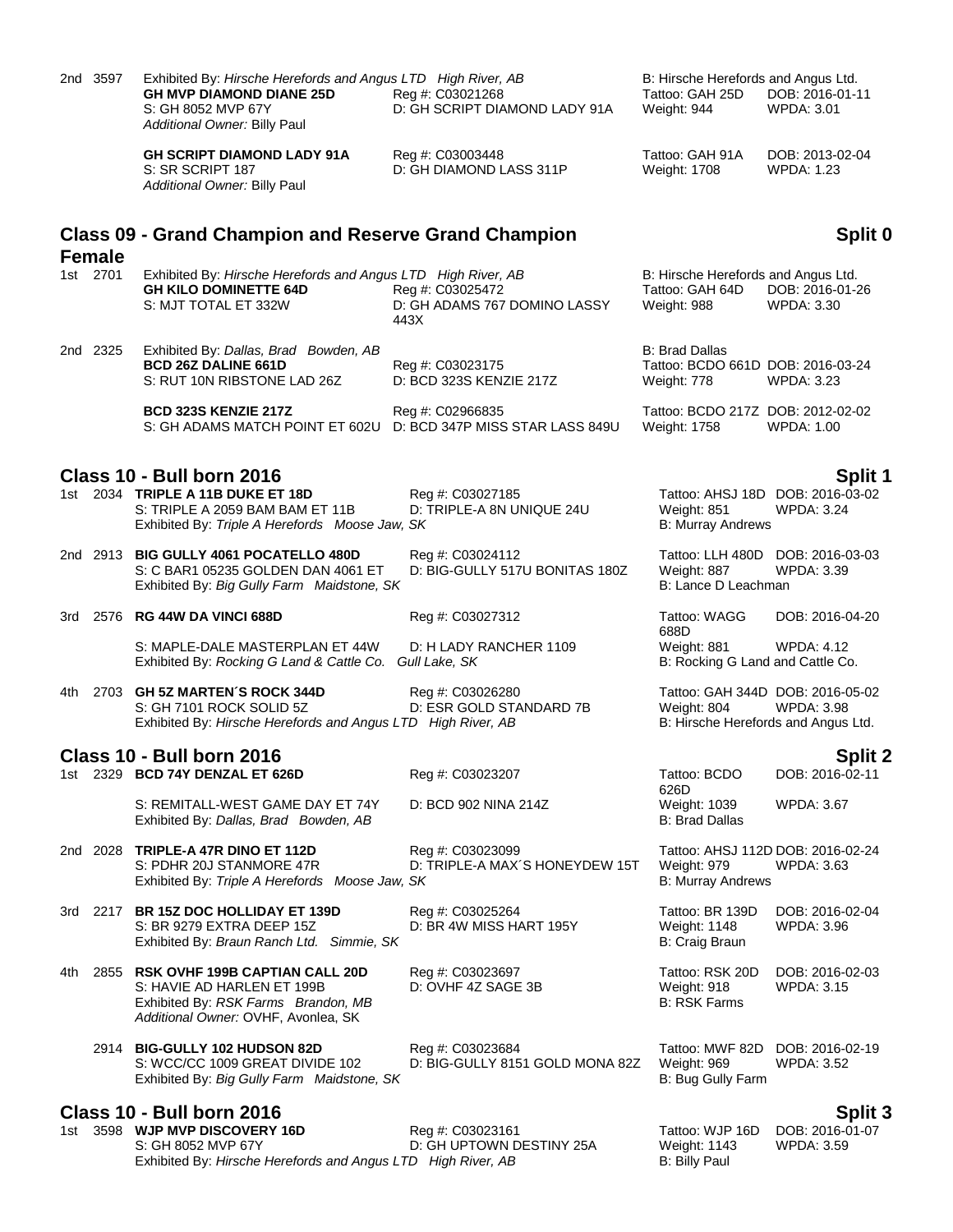- 2nd 2717 **GH MVP DYNAMITE 8D** Reg #: C09021884 Tattoo: GAH 8D DOB: 2016-01-03 S: GH 8052 MVP 67Y **D: BCD 347P XYLA 071X** Weight: 1166 WPDA: 3.62<br>Exhibited By: *Hirsche Herefords and Angus LTD High River, AB* B: Hirsche Herefords and Angus Ltd. Exhibited By: *Hirsche Herefords and Angus LTD High River, AB*
- 3rd 3111 **HMS HI-CLIFFE 13X DOMINIC 56D** Reg #: C03021720 Tattoo: HMS 56D DOB: 2016-01-16 S: HI-CLIFFE WLB SAMMY 13X D: GHC MISS KAREN 56X Weight: 1163 WPDA: 3.76 Exhibited By: *HMS Hi-Cliffe Outlook, SK* B: HMS Hi-Cliffe **Development Communist Communist Communist Communist Communist Communist Communist Communist Communist Communist Communist Communist Communist Communist Communist**
- 4th 2216 **BR 15Z DESIGNER MADE ET 130D** Reg #: C03025262 Tattoo: BR 130D DOB: 2016-02-01 S: BR 9279 EXTRA DEEP 15Z D: DBHR 17R REALITY 78T Weight: 1145 WPDA: 3.91 Exhibited By: *Braun Ranch Ltd. Simmie, SK* B: Craig Braun B: Craig Braun
- 5th 2215 **BR 15Z DELUXE MODEL ET 125D** Reg #: C03025261 Tattoo: BR 125D DOB: 2016-01-31<br>S: BR 9279 EXTRA DEEP 15Z D: BR 4W MISS HART 195Y Weight: 1121 WPDA: 3.81 Exhibited By: *Braun Ranch Ltd. Simmie, SK* B: Craig Braun B: Craig Braun
- 6th 2218 **BR 028X SENSATION ET 115D** Reg #: C03025258 Tattoo: BR 115D DOB: 2016-01-28 S: BR 9279 EXTRA DEEP 15Z D: DBHR 68J STANDARD 155S Weight: 1101 WPDA: 3.71 Exhibited By: *Braun Ranch Ltd. Simmie, SK* B: Craig Braun B: Craig Braun
	- 2574 **RG 6238 TRUMP ET 2D** Reg #: C03027716 Tattoo: WAGG 2D DOB: 2016-02-01 S: MH DAKOTA LAD 6238 1ET D: MJT 9N HARMONY 117R Weight: 1003 WPDA: 3.42 Exhibited By: *Rocking G Land & Cattle Co.* Gull Lake, SK B: Rocking G Land and Cattle Co.

### **Class 11 - Junior Division Calf Champion and Reserve Calf Champion Bull**

1st 3598 **WJP MVP DISCOVERY 16D** Reg #: C03023161 **Reg 11 COSOS 161** Tattoo: WJP 16D DOB: 2016-01-07 S: GH 8052 MVP 67Y D: GH UPTOWN DESTINY 25A Weight: 1143 WPDA: 3.59 Exhibited By: *Hirsche Herefords and Angus LTD High River, AB* B: Billy Paul

2nd 2034 **TRIPLE A 11B DUKE ET 18D** Reg #: C03027185 Tattoo: AHSJ 18D DOB: 2016-03-02 S: TRIPLE A 2059 BAM BAM ET 11B D: TRIPLE-A 8N UNIQUE 24U Weight: 851 WPDA: 3.24 Exhibited By: Triple A Herefords Moose Jaw, SK B: Murray Andrews

### **Class 12 - Senior Division Calf Champion and Reserve Calf Champion Bull**

#### **Class 13 - Bull born 2015 Split 1**

1st 2912 **BIG-GULLY 102 HURLEY 271C** Reg #: C03008923 Tattoo: MWF 271C DOB: 2015-01-23 S: WCC/CC 1009 GREAT DIVIDE 102 D: BIG-GULLY 611 GOLD BOUNTY

217W

Exhibited By: *Big Gully Farm Maidstone, SK* B: Big Gully Farm B: Big Gully Farm

2nd 2571 **H WR CATAPULT 5511 ET** Reg #: 43583663 Tattoo: 5511 DOB: 2015-03-03 S: CRR 719 CATAPULT 109 D: H JOSLYN 820 ET Weight: 1989 WPDA: 3.17 Exhibited By: *Rocking G Land & Cattle Co. Gull Lake, SK* B: Hoffman Herefords *Additional Owner:* Hoffman Herefords

#### 3rd 2983 **LF 5Z CAPONE ET 70C** Reg #: C03014048 Tattoo: LOK 70C DOB: 2015-02-07 S: GH 7101 ROCK SOLID 5Z D: LF RIBSTONE LASS 3T Weight: 1939 WPDA: 2.97 Exhibited By: *Lock Farms Ltd. Macklin, SK* B: Lock Farms Ltd. B: Lock Farms Ltd.

# **Class 14 - Junior Champion and Reserve Junior Champion Bull Split 0**

1st 2912 **BIG-GULLY 102 HURLEY 271C** Reg #: C03008923 Tattoo: MWF 271C DOB: 2015-0<br>S: WCC/CC 1009 GREAT DIVIDE 102 D: BIG-GULLY 611 GOLD BOUNTY Weight: 1966 WPDA: 2.95 S: WCC/CC 1009 GREAT DIVIDE 102

217W

Exhibited By: *Big Gully Farm Maidstone, SK* B: Big Gully Farm B: Big Gully Farm

2nd 2571 **H WR CATAPULT 5511 ET** Reg #: 43583663 Tattoo: 5511 DOB: 2015-03-03 S: CRR 719 CATAPULT 109 D: H JOSLYN 820 ET Weight: 1989 W<br>
Exhibited By: Rocking G Land & Cattle Co. Gull Lake. SK B: Hoffman Herefords Exhibited By: *Rocking G Land & Cattle Co. Gull Lake, SK Additional Owner:* Hoffman Herefords

### **Class 15 - Bull born 2014 Split 1**

1st 2031 **TRIPLE-A 2059 BAM BAM ET 11B** Reg #: C03002348 Tattoo: PUT 11B DOB: 2014-02-22 S: C STOCKMAN 2059 ET D: TRIPLE-A MAX'S REBECCA 22R Weight: 2385 WPDA: 2.38

Weight: 1966

# **Split 0**

Weight: 1966 WPDA: 2.95

D: BR 4W MISS HART 195Y Weight: 1121